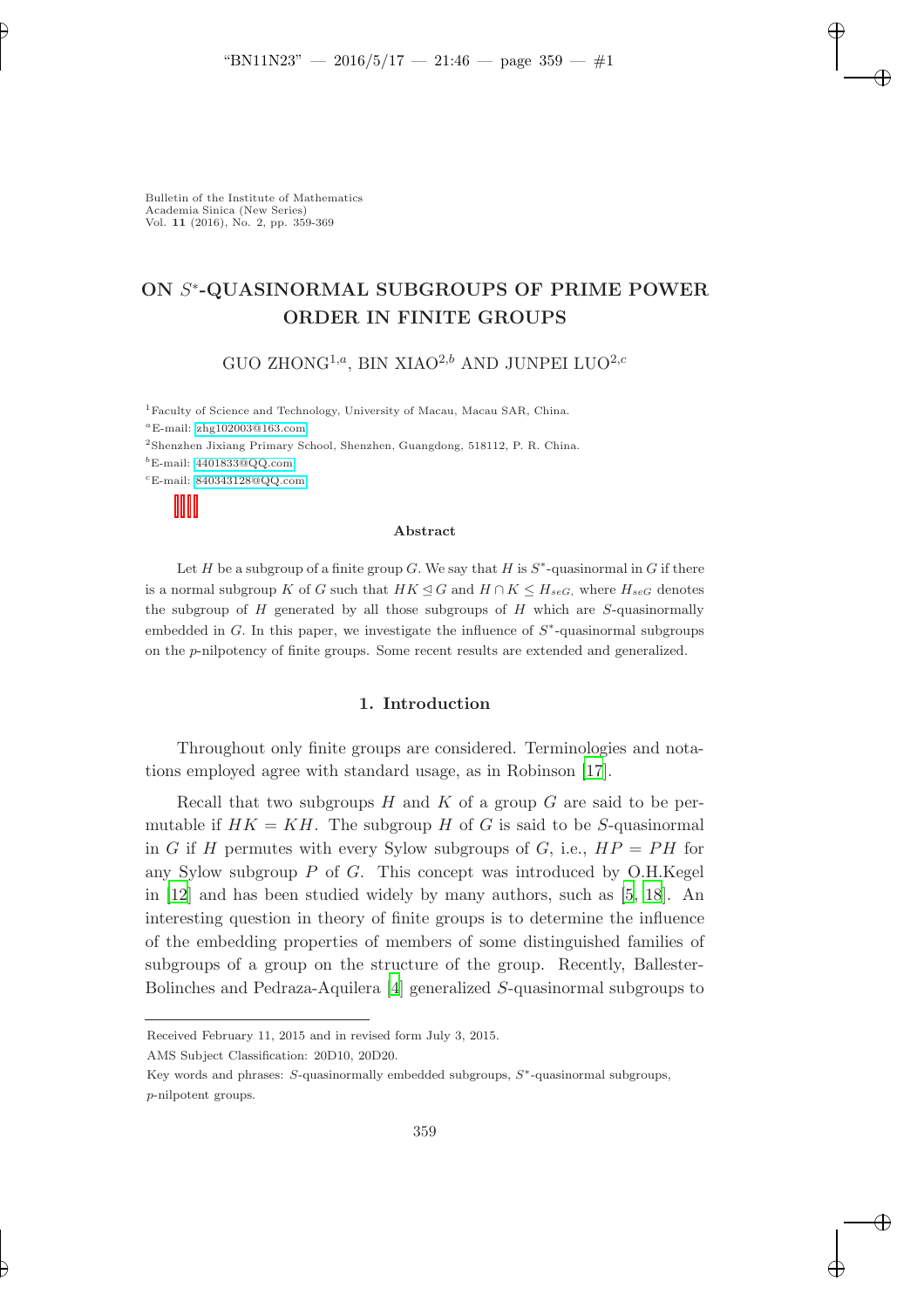"BN11N23" — 2016/5/17 — 21:46 — page 360 — #2

S-quasinormally embedded subgroups. The subgroup  $K$  of  $G$  is said to be S-quasinormally embedded in  $G$  provided every Sylow subgroup of  $K$  is a Sylow subgroup of some  $S$ -quasinormal subgroup of  $G$ . Using this concept, a series of meaningful results on the structure of finite groups have obtained, for example [1-3, 15-16]. As a development, we introduced the following new concept.

**Definition 1.1.** Let H be a subgroup of a group G. We say that H is  $S^*$ quasinormal in  $G$  if there exists some normal subgroup  $T$  of  $G$  such that  $HT \trianglelefteq G$  and  $H \cap T \leq H_{\text{seG}}$ , where  $H_{\text{seG}}$  is the subgroup generated by all the subgroups of H which are S-quasinormally embedded in G. We call  $H_{\text{seG}}$ the  $SE$ -core of H in G.

It is easy to see that all normal subgroups, quasinormal subgroups, Squasinormal subgroups and S-quasinormally embedded subgroups are all  $S^*$ -quasinormal subgroups. However, the following examples show that the converse is not true in general.

**Example 1.2.** For any simple non-abelian group  $G$ , there always exists a Sylow subgroup which is  $S$ -quasinormally embedded in  $G$ . So is  $S^*$ -quasinormal in G.

**Example 1.3.** Suppose that  $G = S_4$ , the symmetric group of degree 4. Take the subgroup  $H = \langle 12 \rangle > 1$ . Then H is S<sup>\*</sup>-quasinormal in G, but not S<sup>2</sup> quasinormally embedded in  $G$  since  $H$  and every subgroup of  $G$  with order 6 containing  $H$  can not permute with every Sylow subgroup of  $G$ .

A primary subgroup of a group G is a subgroup of prime power order. The property of primary subgroups has been studied extensively by many scholars in determining the structure of a finite group. For instance, Hall[\[10](#page-9-2)] in 1937 proved that  $G$  is solvable if and only if every Sylow subgroup of  $G$ is complemented in  $G$ . Srinivasan<sup>[\[19\]](#page-10-3)</sup> in 1980 stated that  $G$  is supersolvable if every maximal subgroup of the Sylow subgroups is normal in G. In 2000, Wang[\[21\]](#page-10-4) proved that  $G$  is supersolvable if every maximal subgroup of the Sylow subgroups is  $c$ -supplemented in  $G$ . In this paper, we continue these work and characterize p-nilpotency of finite groups with the assumption that certain subgroups of prime power order are  $S^*$ -quasinormal in  $G$ .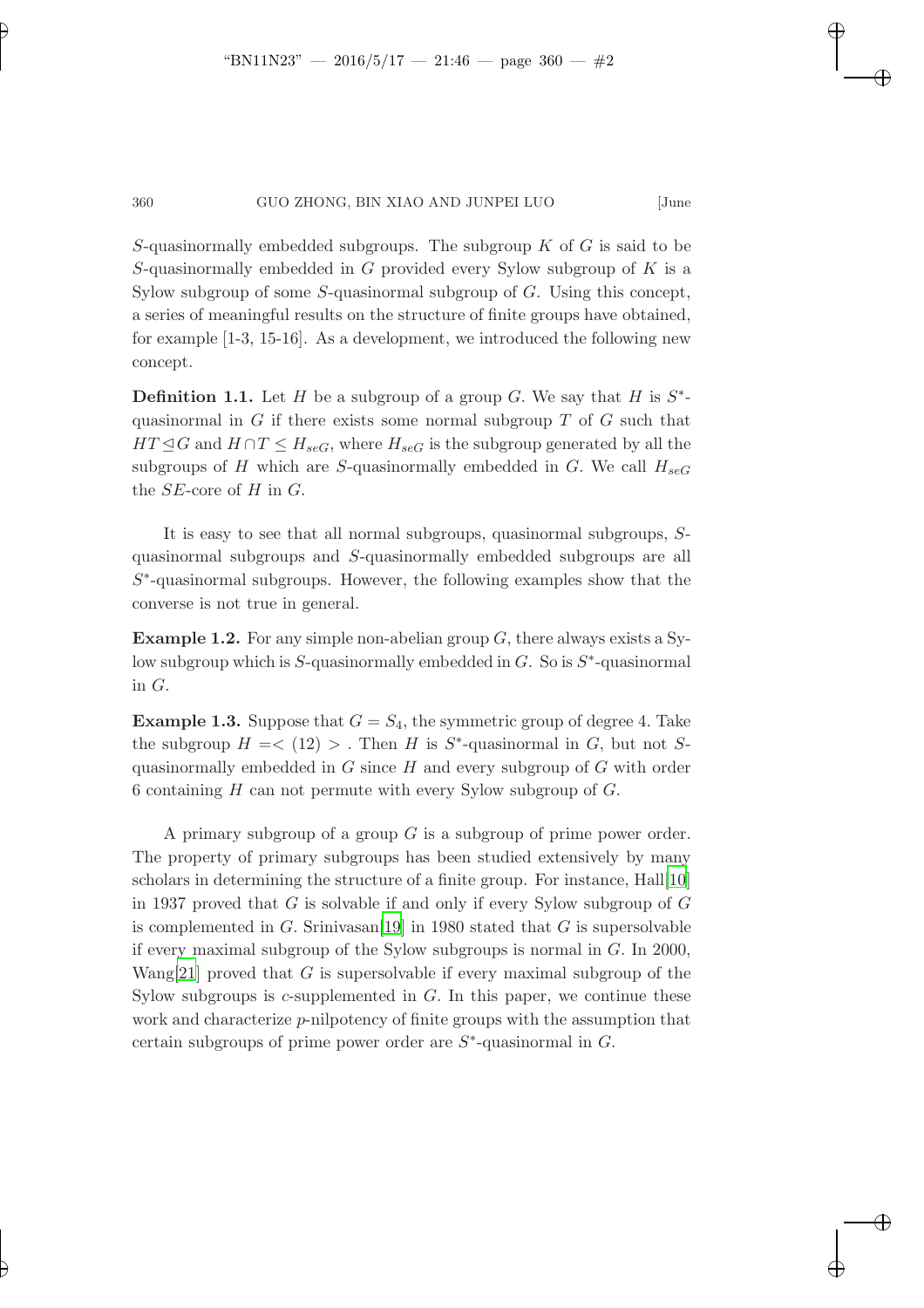"BN11N23" — 2016/5/17 — 21:46 — page 361 — #3

#### 2. Preliminaries

For the sake of convenience, we firstly cite some known results in the literature which will be useful in the following.

**Lemma 2.1** ([\[14](#page-10-5)], Lemma 2.1). Let H and K be subgroups of a group  $G$ .

- (1) *If* H *is* S*-quasinormal in* G*, then* H *is subnormal in* G.
- (2) *If both* H and K are S-quasinormal subgroups of G, then both  $H \cap K$  $and < H, K > are S-quasinormal subgroups of G.$

Lemma 2.2 ([\[2](#page-9-3)], Lemma 2.5). *Suppose that a subgroup* H *of a group* G *is* S-quasinormal embedded in G, P is a Sylow p-subgroup of H. If  $H_{\text{seG}} = 1$ , *then* P *is* S*-quasinormal in* G.

Lemma 2.3 ([\[15](#page-10-6)], Lemma 2.2). *If* P *is an* S*-quasinormal* p*-subgroup of a group G for some prime p, then*  $N_G(P) \geq O^p(G)$ *.* 

Lemma 2.4 ([\[7](#page-9-4)], Lemma 2.6). *Suppose that* N *is a normal subgroup of a group* G and  $H \leq K \leq G$ . *Then:* 

- (1)  $H_{\text{seG}} \trianglelefteq H$ .
- (2)  $H_{\text{seG}} \leq H_{\text{seK}}$ .
- (3)  $H_{seG}N/N \leq (HN/N)_{se(G/N)}$ .
- (4) If  $(|N|, |H|) = 1$ , then  $H_{seG}N/N = (HN/N)_{se(G/N)}$ .

We often need the following lemma in our proofs.

Lemma 2.5. *Let* H *be a subgroup of a group* G*.*

- (1) If H is  $S^*$ -quasinormal in G and  $H \leq M \leq G$ , then H is  $S^*$ -quasinormal *in* M*.*
- (2) Let  $N \triangleleft G$  and  $N \leq H$ . If H is  $S^*$ -quasinormal in G, then  $H/N$  is S ∗ *-quasinormal in* G/N*.*
- (3) *Let* π *be a set of primes,* H *a* π*-subgroup of* G *and* N *a normal*  $\pi'$ -subgroup of *G*. If *H* is  $S^*$ -quasinormal in *G*, then  $HN/N$  is  $S^*$ *quasinormal in* G/N*.*

**Proof.** By hypothesis, there exists a subgroup K of G such that  $HK \trianglelefteq G$ and  $H \cap K \leq H_{\text{seG}}$ .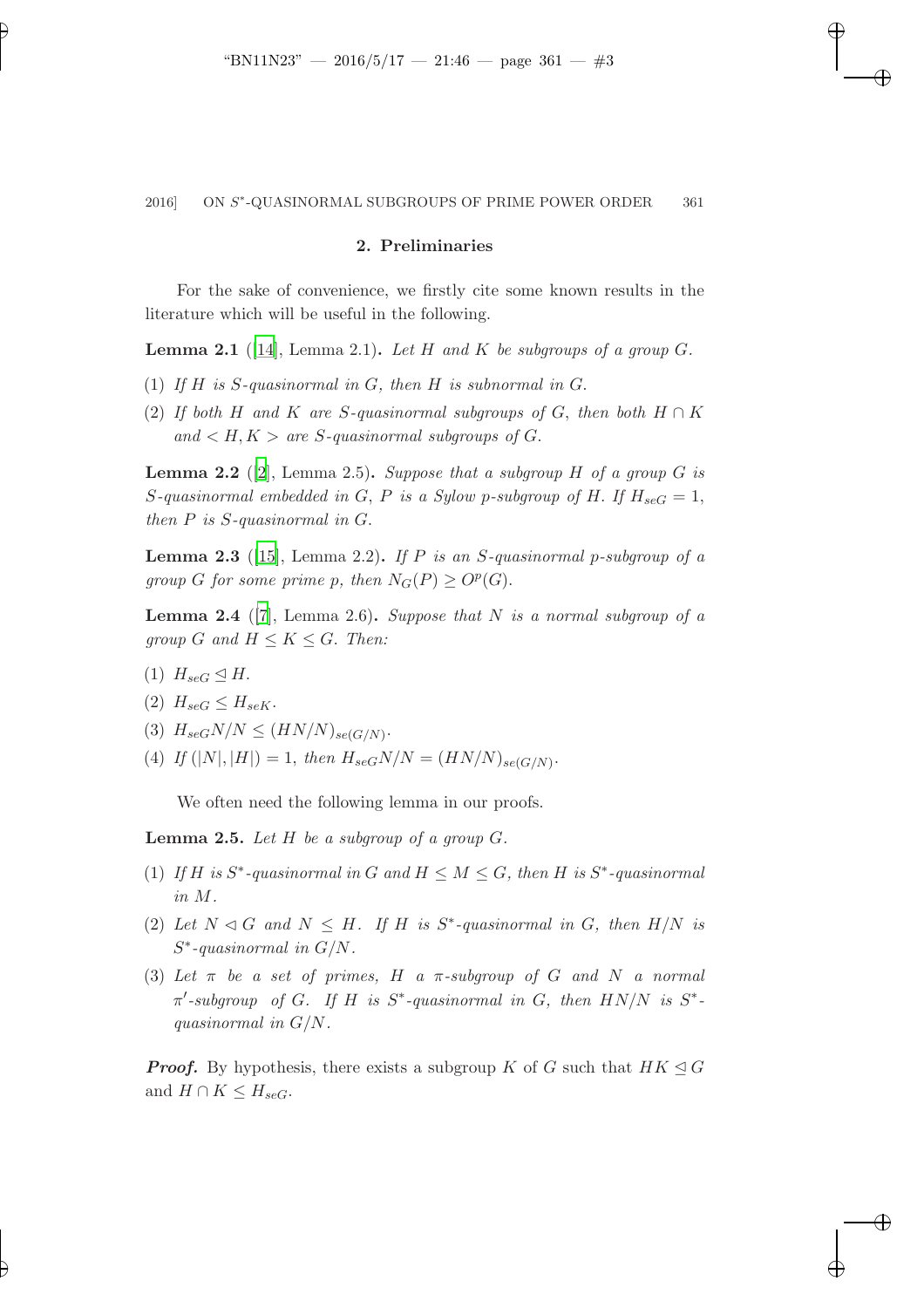"BN11N23" — 2016/5/17 — 21:46 — page 362 — #4

- (1) Then  $H(M \cap K) = M \cap HK \leq M$  and  $H \cap K \leq H_{seG} \leq H_{seM}$  by Lemma 2.4. Hence,  $H$  is  $S^*$ -quasinormal in  $M$ .
- (2) We know that  $(H/N)(KN/N) \trianglelefteq G/N$ . By Lemma 2.4, we get that  $H/N \cap KN/N = (H \cap K)N/N \leq H_{seG}N/N \leq (HN/N)_{se(G/N)}$  =  $(H/N)_{se(G/N)}$ . So  $H/N$  is  $S^*$ -quasinormal in  $G/N$ .
- (3) Since  $(|G: K|, |N|) = 1$ , it is easy to see that  $N \leq K$  and  $(HN/N)$ .  $(K/N) \trianglelefteq G/N$ . Thus  $(HN/N) \cap (K/N) = (H \cap K)N/N \leq H_{seG}N/N =$  $(HN/N)_{se(G/N)}$  by Lemma 2.4. Therefore,  $HN/N$  is  $S^*$ -quasinormal in  $G/N$ .

Lemma 2.6 ([\[13](#page-10-7)], Lemma 2.3). *Let* G *be a group and* p *a prime number such that*  $p^{n+1} \nmid |G|$  *for some integer*  $n \geq 1$ . *If*  $(|G|, (p-1)(p^2-1) \dots (p^n-1)) = 1$ , *then* G *is* p*-nilpotent.*

Lemma 2.7 ([\[23](#page-10-8)], Lemma 2.7). *Let* G *be a group. If* A *is subnormal in* G *and* A *is a p-subgroup of* G, then  $A \leq O_p(G)$ .

Lemma 2.8 ([\[6](#page-9-5)], A, Lemma 1.2). *Let* U, V *and* W *be subgroups of a group* G*. The following statements are equivalent.*

- (1)  $U \cap VW = (U \cap V)(U \cap W)$ .
- (2)  $UV \cap UW = U(V \cap W)$ *.*

### 3. Main Results

Our first result is to unify and improve the results of [\[2](#page-9-3)], [\[8](#page-9-6)] and [\[14\]](#page-10-5) on the p-nilpotency of a group.

**Theorem 3.1.** Let G be a group and p be a prime number such that  $(|G|, (p-\ell))$  $1)(p^2-1)...(p^n-1)) = 1$  *(integer*  $n \geq 1$ *.)* If P is a Sylow p-subgroup in G *and every* n*-maximal subgroup of* P *is* S ∗ *-quasinormal in* G, *then* G *is* p*-nilpotent.*

**Proof.** Assume that the statement is false and let  $G$  be a counterexample of minimal order. We proceed the proof by the following steps.

- (1) By Lemma 2.6,  $|P| \geq p^{n+1}$ , and thus every *n*-maximal subgroup  $P_n$  of P satisfies that  $P_n \neq 1$ .
- $(2)$  G is not a simple group.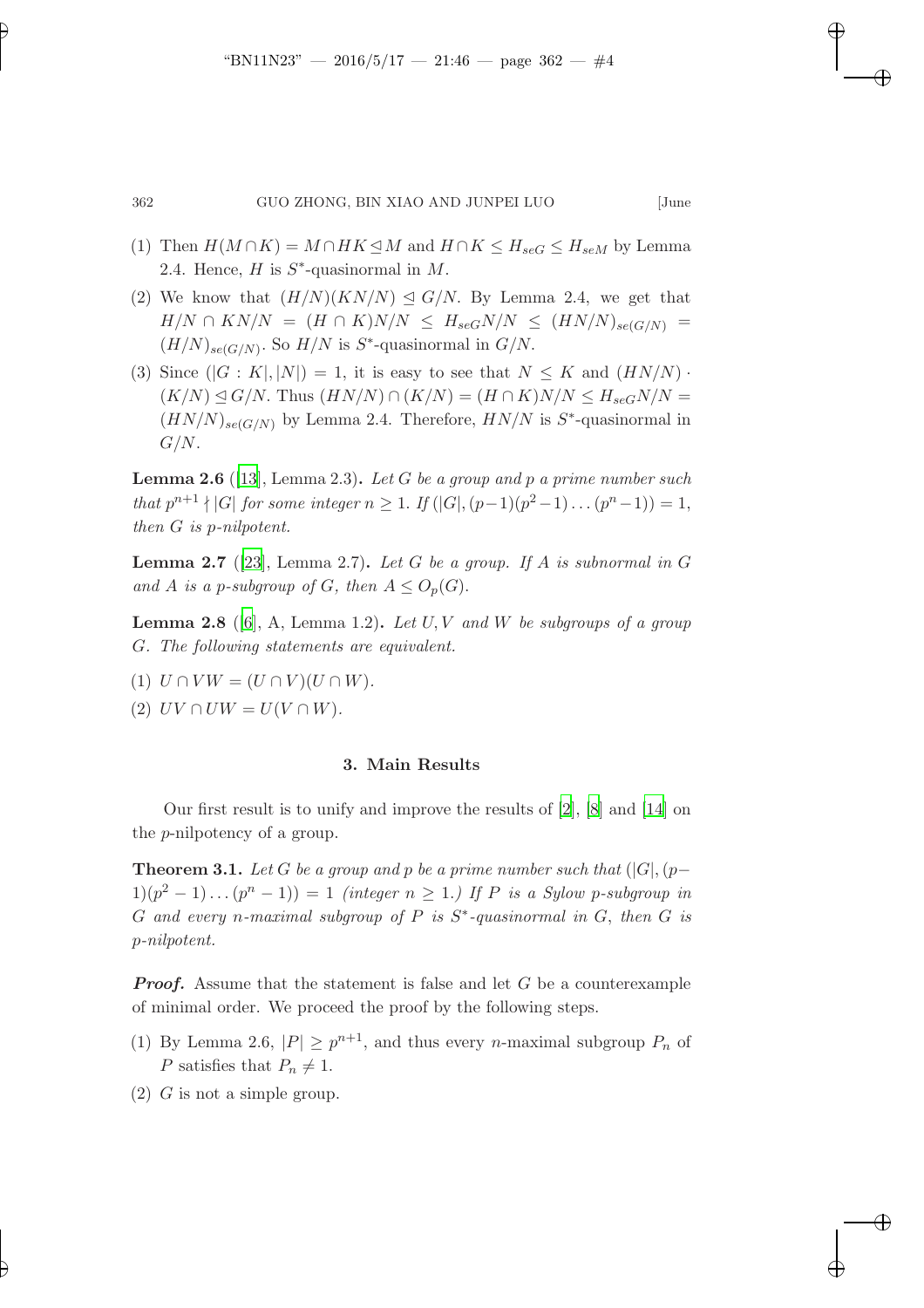"BN11N23" — 2016/5/17 — 21:46 — page 363 — #5

According to the hypothesis,  $P_n$  is  $S^*$ -quasinormal in G. By the definition of a  $S^*$ -quasinormal subgroup, there is a normal subgroup T of G such that  $P_nT \leq G$  and  $P_n \cap T \leq (P_n)_{\text{se}G}$ . Suppose that G is simple. If  $T = 1$ , then  $1 \neq P_nT = P_n \trianglelefteq G$ , which is a contradiction. If  $T = G$ , then  $1 < P_n \cap T = P_n \leq (P_n)_{\text{seG}}$ . We can write  $(P_n)_{\text{seG}} \leq U|U$  is a nontrivial S-quasinormally embedded subgroup of G contained in  $P_n >$ . Let U be an arbitrary S-quasinormally embedded subgroup of G contained in  $P_n$ . Then there is an  $S$ -quasinormal subgroup  $K$  of  $G$  such that  $U$  is a Sylow p-subgroup of K. Since G is simple, we have  $K_G = 1$ , By Lemma 2.2, U is S-quasinormal in G. From the arbitrariness of U and Lemma 2.1,  $P_n$  is S-quasinormal in G, so  $P_n = 1$ , in contrary to (1).

(3) G has a unique minimal normal subgroup N such that  $G/N$  is p-nilpotent, moreover  $\Phi(G) = 1$ .

From the above we can see that the group  $G/N$  satisfies the hypothesis of the theorem which shows that  $PN/N$  is a Sylow p-subgroup of  $G/N$ . By Lemma 2.6, we may take  $|PN/N| \geq p^{n+1}$ . Let  $M_n/N$  be a *n*-maximal subgroup of  $PN/N$ . Then  $M_n = M_n \cap PN = (M_n \cap P)N = P_nN$ . Obviously,  $P_n$  is a n-maximal subgroup of P. According to the hypothesis,  $P_n$  is  $S^*$ quasinormal in  $G$ . Therefore, there is a normal subgroup  $T$  of  $G$  such that  $P_nT \leq G$  and  $P_n \cap T \leq (P_N)_{\text{sec}}$ . Furthermore, we can see that  $TN/N \leq$  $G/N, M_n/N \cdot TN/N = P_nN/N \cdot TN/N = P_nTN/N \trianglelefteq G/N$ . If  $N \cap P_nT = 1$ , then  $N \cap P_n = N \cap T = 1, N \cap P_n = (N \cap P_n)(N \cap T)$ . If  $N \cap P_n = 1$ , then  $N \leq P_nT$ . Since  $P_n \cap N = P \cap M_n \cap N = P \cap N$  is a Sylow psubgroup of N and  $|N: N \cap T| = |NT: T| \leq |P_nT:T|, (|N:N \cap P_n|, |N:$  $N \cap T$ ) = 1,  $(N \cap P_n)(N \cap T) = N = N \cap P_nT$ . By Lemma 2.8,  $P_n N \cap TN =$  $(P_n \cap T)N$ , and thus  $P_nN/N \cap TN/N = (P_nN \cap TN)/N = (P_n \cap T)N/N$ . Hence  $M_n/N \cap TN/N = P_nN/N \cap TN/N = (P_n \cap T)N/N \le (P_n)_{seG}N/N \le$  $(P_n N/N)_{se(G/N)}$  by Lemma 2.4. Thus  $M_n/N$  is  $S^*$ -quasinormal in  $G/N$ . As a result, the factor group  $G/N$  satisfies the hypothesis of our theorem. The choice of G yields that  $G/N$  is p-nilpotent. As a consequence, the uniqueness of N and  $\Phi(G) = 1$  are clear.

(4)  $O_{p'}(G) = 1.$ 

If  $O_{p'}(G) \neq 1$ , then  $G/O_{p'}(G)$  is p-nilpotent according to step (3), so is G, which is contrary to the choice of G.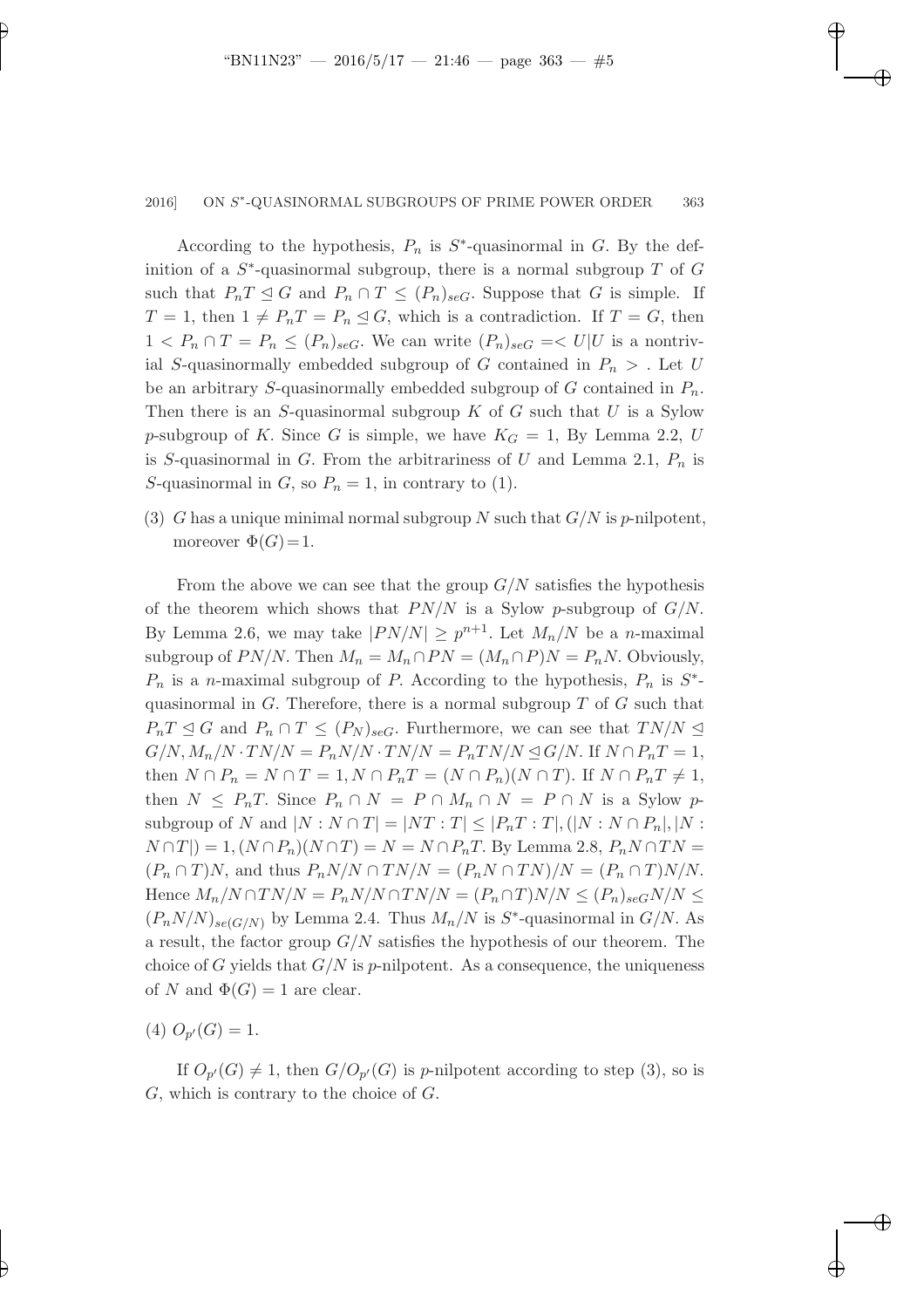"BN11N23" — 2016/5/17 — 21:46 — page 364 — #6

 $(5)O_p(G) = 1.$ 

If  $O_p(G) \neq 1$ , according to step (3)  $N \leq O_p(G)$ , there exists a maximal subgroup M of G such that  $G = NM$  and  $N \cap M = 1$ . Since  $O_p(G) \cap M$  is normalized by N and M, hence by G, the uniqueness of N yields  $N = O_p(G)$ . Clearly,  $P = P \cap NM = N(P \cap M)$ . Since  $P \cap M < P$ , there exists a maximal subgroup  $P_1$  of P which contains  $P \cap M$ , and hence  $P = NP_1$ . Pick an nmaximal subgroup  $P_n$  of P contained in  $P_1$ . It follows by the hypothesis that there is a normal subgroup T of G such that  $P_nT \trianglelefteq G$  and  $P_n \cap T \leq (P_n)_{\text{sec}}$ . Let  $U$  be a nontrivial  $S$ -quasinormally embedded subgroup of  $G$  contained in  $P_n$ . Then there is an S-quasinormal subgroup K of G such that U is a Sylow p-subgroup of K. If  $K_G \neq 1$ , then  $N \leq K_G \leq K$ , so  $N \leq U \leq$  $(P_n)_{\text{seG}} \leq P_n \leq P_1$ . Consequently,  $P = NP_1 = P_1$ , a contradiction. Thus we have  $K_G = 1$ . Furthermore, by Lemma 2.2, U is S-quasinormal in G. From the arbitrariness of U and Lemma 2.1,  $(P_n)_{\text{seG}}$  is S-quasinormal in G. By Lemmas 2.3 and 2.1,  $O^p(G) \leq N_G((P_n)_{\text{sec}})$  and  $(P_n)_{\text{sec}}$  is subnormal in G. By Lemma 2.7, we have  $P_n \cap T \leq (P_n)_{\text{seG}} \leq O_p(G) = N$ , so  $P_n \cap T \leq$  $(P_n)_{\text{seG}} \leq P_1 \cap N$ . Furthermore,  $P_n \cap T \leq (P_n)_{\text{seG}}^G = (P_n)_{\text{seG}}^{O^p(G)P} = (P_n)_{\text{seG}}^P \leq$  $(P_1 \cap N)^P = P_1 \cap N \leq N$ . It follows that  $(P_n)_{\text{seG}}^G = P_1 \cap N = N$  or  $(P_n)_{\text{seG}}^G = 1$ . If  $(P_n)_{\text{seG}}^G = P_1 \cap N = N$ , then  $N \leq P_1$ , a contradiction. If  $(P_n)_{\text{seG}}^G = 1$ , then  $P_n \cap T = 1$  and so  $|T_p| \leq p^n$ . It follows that T is pnilpotent by Lemma 2.6. Let  $T_{p'}$  be the normal p-complement of T, then  $T_{p'} \trianglelefteq G$ , we get  $T_{p'} = 1$  by step (4), and thus T is a normal p-subgroup of G and  $T \leq P_nT \leq O_p(G) = N$ . If  $T \neq 1$ , we get  $T = P_nT = N$ , so  $P_n \leq T$ , namely,  $P_n \cap T = P_n = 1$ , a contradiction. If  $T = 1$ , then  $P_n \leq G$ , so  $N \leq P_n \leq P_1$ , a contradiction. Now it is clear that (5) holds.

(6) End of the proof.

If  $N \cap P \leq \Phi(P)$ , then N is p-nilpotent by Tate's Theorem([11,IV,4.7]). Therefore,  $N_{p'} \trianglelefteq G$ . It follows that  $N_{p'} \leq O_{p'}(G) = 1$ . Moreover, N is a p-group, then  $N \leq O_p(G) = 1$ , a contradiction. As a result, there exists a maximal subgroup  $P_1$  of P such that  $P = (P \cap N)P_1$ . Take a n-maximal subgroup  $P_n$  of P contained in  $P_1$ . By the hypothesis, there is a normal subgroup T of G such that  $P_nT \leq G$  and  $P_n \cap T \leq (P_n)_{\text{seG}}$ . Let U be a nontrivial S-quasinormally embedded subgroup of G contained in  $P_n$ . Then there is an S-quasinormal subgroup  $K$  of  $G$  such that  $U$  is a Sylow p-subgroup of  $K$ . If  $K_G \neq 1$ , then  $N \leq K_G \leq K$ , so  $U \cap N$  is a Sylow p-subgroup of N. We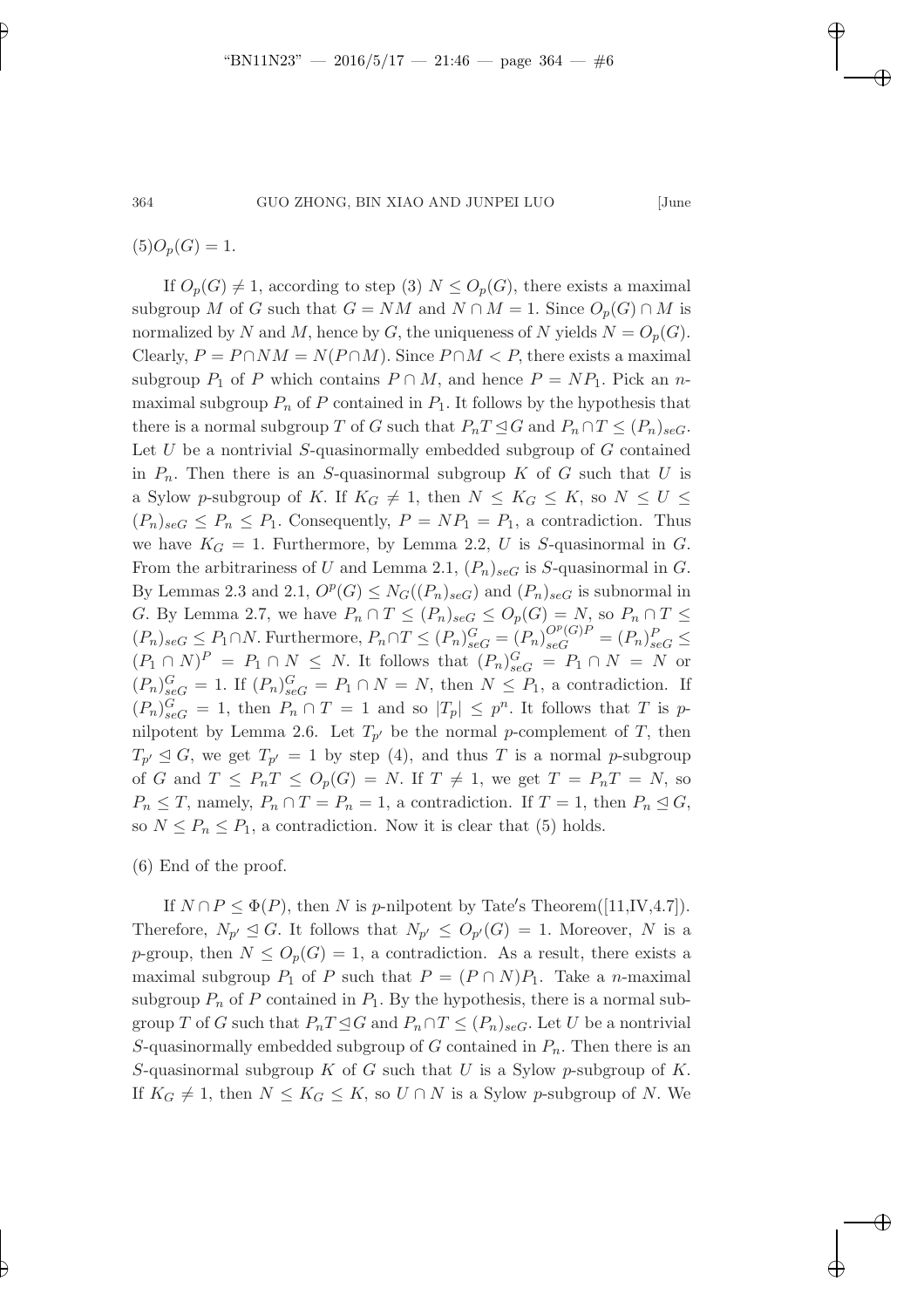1211 — 2016/5/17 — 2017/5/17 — **21:47 — page 31:47 — page 31:47 — page 3**65 — page 365 — page 365 — page 365 — pag

know  $U \cap N \leq P_1 \cap N \leq P \cap N$  and  $P \cap N$  is a Sylow p-subgroup of N, so  $U \cap N = P_1 \cap N = P \cap N$ . Consequently,  $P = (P \cap N)P_1 = (P_1 \cap N)P_1 = P_1$ , a contradiction. Hence  $K_G = 1$ , U is S-quasinormal in G by Lemma 2.2. From Lemma 2.1 and the arbitrariness of U,  $(P_n)_{\text{seG}}$  is S-quasinormal in G, and thus  $(P_n)_{\text{seG}}$  is subnormal in G by Lemma 2.1. It follows from Lemma 2.7 that  $(P_n)_{\text{se}G} \leq O_p(G) = 1$ , so  $|T_p| \leq p^n$ , therefore T is p-nilpotent by Lemma 2.6. Similarly, we have  $T_{p'} = 1$  and so  $T = 1$ . It deduce that  $P_n \leq G, N \leq P_n \leq P_1$ , a contradiction. This completes the proof.

**Theorem 3.2.** Let G be a group and p be a prime number such that  $(|G|, (p-\mathbb{I}))$  $1)(p^2 - 1)...(p^n - 1) = 1$  *for some integer*  $n \ge 1$ . If G has a Sylow p*subgroup* P *such that every* n*-maximal subgroup of* P *not having a* p*-nilpotent supplement in* G *is* S ∗ *-quasinormal in* G, *then* G *is* p*-nilpotent.*

**Proof.** Assume that the theorem is not true and  $G$  be a counterexample of minimal order. Then we claim that every *n*-maximal subgroup of  $P$  is  $S^*$ -quasinormal in G. Otherwise, then P has a n-maximal subgroup  $P_n$  by the hypothesis, and  $P_n$  has a p-nilpotent supplement T in G. Let H be a minimal non-p-nilpotent subgroup of G containing P. Then  $H$  is a minimal non-nilpotent group by  $([11, IV, 5.4])$ . Therefore by  $([22, Theorem 3.4.11])$ , we get to know that  $H$  has the following properties:

- (1)  $|H| = p^a q^b$ , where p and q are different primes;
- (2)  $H = H_p H_q$ , where  $H_p$  is a normal Sylow p-subgroup of H (We may suppose that  $H_p = P$  without loss of generality) and  $H_q$  is a cyclic Sylow q-subgroup of H;
- (3)  $H_p/\Phi(H_p)$  is a chief factor of H.

Because  $G = P_nT$ ,  $H = H \cap P_nT = P_n(H \cap T) = P_nL$ ,  $L = H \cap T$ . If  $L = H$ , then H is contained in T and thus  $G = P_nT = T$  is p-nilpotent, a contradiction. As a result,  $L < H$  and L is p-nilpotent. Let  $L = L_p \times L_q$ . Clearly,  $L_q$  is a Sylow q-subgroup of H and  $L_p = H_p \cap L = H_p \cap H \cap T =$  $H_p \cap T$ . Claim that  $L_p = 1$  and  $L_p \nsubseteq \Phi(H_p) = \Phi$ . If  $L_p = 1$ , then L is a p'group, so  $P_n$  is a Sylow p-subgroup of H, a contradiction. If  $L_p \subseteq \Phi(H_p)$ , a contradiction also happens. Next we consider the quotient group  $H/\Phi$ . Since  $L_q \leq N_H(L_p), L_q \Phi/\Phi \leq N_{H/\Phi}(L_p \Phi/\Phi)$ . Besides, since  $H_p/\Phi$  is elementary abelian,  $L_p \Phi / \Phi = H_p / \Phi$ . Consequently,  $L_p \Phi / \Phi \leq H / \Phi$ . As  $L_p \Phi / \Phi \neq 1$ and  $H_p/\Phi$  is a chief factor of H,  $L_p\Phi/\Phi = H_p/\Phi$ , so we can get  $L_p = H_p$ .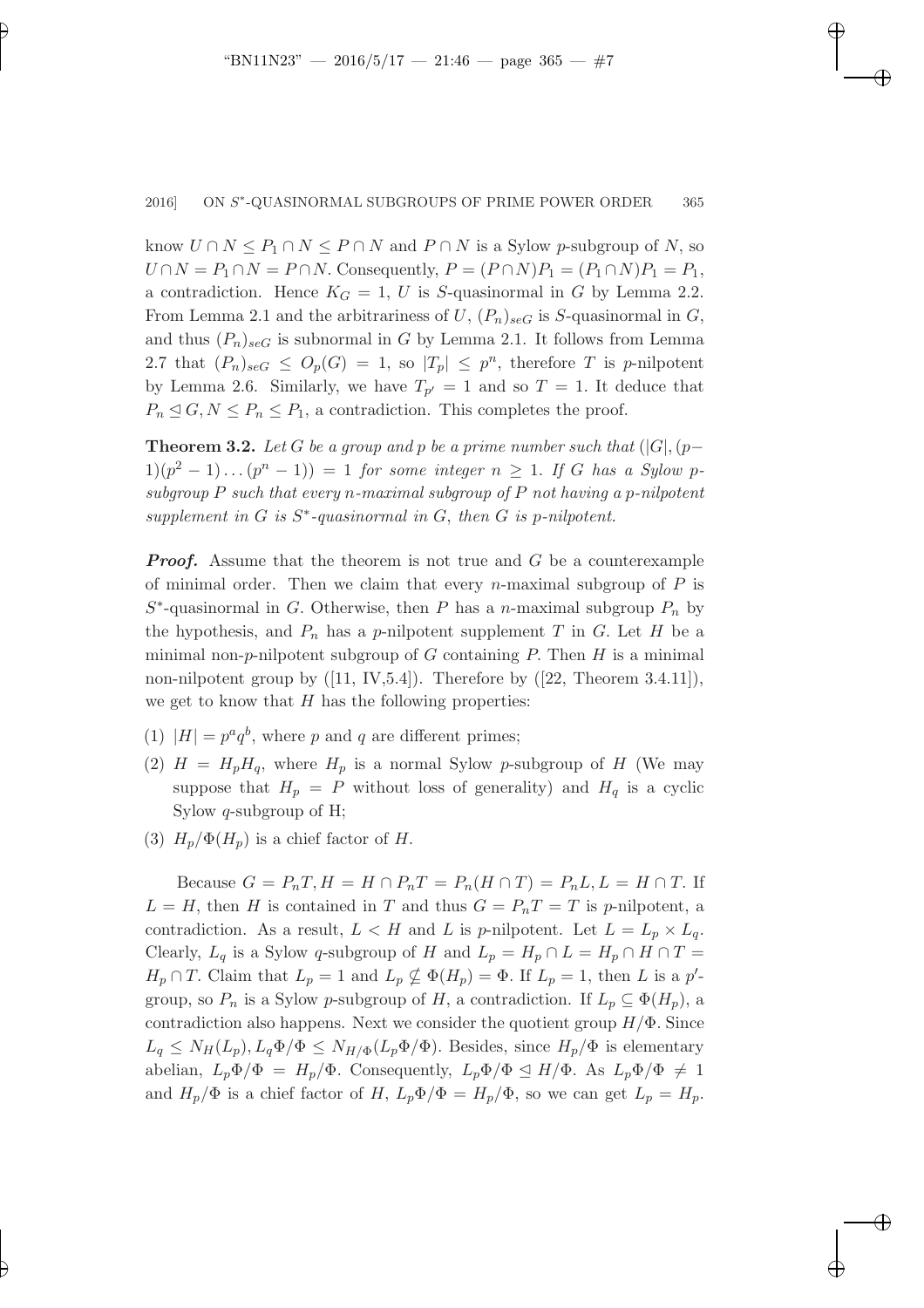"BN11N23" — 2016/5/17 — 21:46 — page 366 — #8

This suggests that  $L = H$ . This contradiction exposes that every *n*-maximal subgroup of  $P$  is  $S^*$ -quasinormal in  $G$ . It follows from Theorem 3.1 that  $G$ is p-nilpotent. This is a final contradiction.

**Remark 3.1.** The assumption that  $(|G|, (p-1)(p^2-1)...(p^n-1)) = 1$  in Theorems 3.1-3.2 can not be removed. For instance, we consider  $G = A_5$  and  $p = 5$ . In this case, since every maximal subgroup of Sylow 5-subgroup of G is 1, every maximal subgroup of Sylow 5-subgroup of  $G$  is  $S^*$ -quasinormal in G. However, G is not 5-nilpotent.

If we remove the hypothesis  $(|G|, (p-1)(p^2-1)...(p^n-1)) = 1$  in Theorem 3.1, we can prove the following result.

Theorem 3.3. *Let* G *be a group and* P *be a Sylow* p*-subgroup of* G *for some* p *a prime of* |G|. If  $N_G(P)$  *is p-nilpotent and every maximal subgroup of* P *not having a p-nilpotent supplement in*  $G$  *is*  $S^*$ -quasinormal in  $G$ , then  $G$  *is* p*-nilpotent.*

**Proof.** It is easy to see that the theorem holds when  $p = 2$  by Theorem 3.2. So it suffices to prove the theorem for the case when  $p$  is odd. Suppose that the theorem is false and let  $G$  be a counterexample of minimal order. We proceed via the following steps. With the same arguments to those used in the proof of Theorem 3.2, we first have the following claim (1).

(1) Every maximal subgroup of  $P$  is  $S^*$ -quasinormal in  $G$ .

$$
(2) O_{p'}(G) = 1.
$$

If  $L = O_{p'}(G) \neq 1$ , then  $PL/L$  is a Sylow p-subgroup of  $G/L$ . Let  $T/L$ be a maximal subgroup of  $PL/L$ . Then  $T = P<sub>1</sub>L$  for some maximal subgroup  $P_1$  of P. It follows from (1) and Lemma 2.5 that  $P_1L/L$  is  $S^*$ -quasinormal in  $G/L$ . Besides,  $N_{G/L}(PL/L) = N_G(P)L/L$  (see [22, Lemma 3.6.10]) and therefore it is *p*-nilpotent. As a result,  $G/O_{p'}(G)$  satisfies the hypothesis. It follows that  $G/L$  is p-nilpotent and so is  $G$ , a contradiction.

(3) If M is a proper subgroup of G containing P, then M is p-nilpotent.

As  $N_M(P) \leq N_G(P), N_M(P)$  is p-nilpotent. By (1) and Lemma 2.5, it is easy to see that M satisfies the hypothesis. By the minimality of  $G, M$  is p-nilpotent.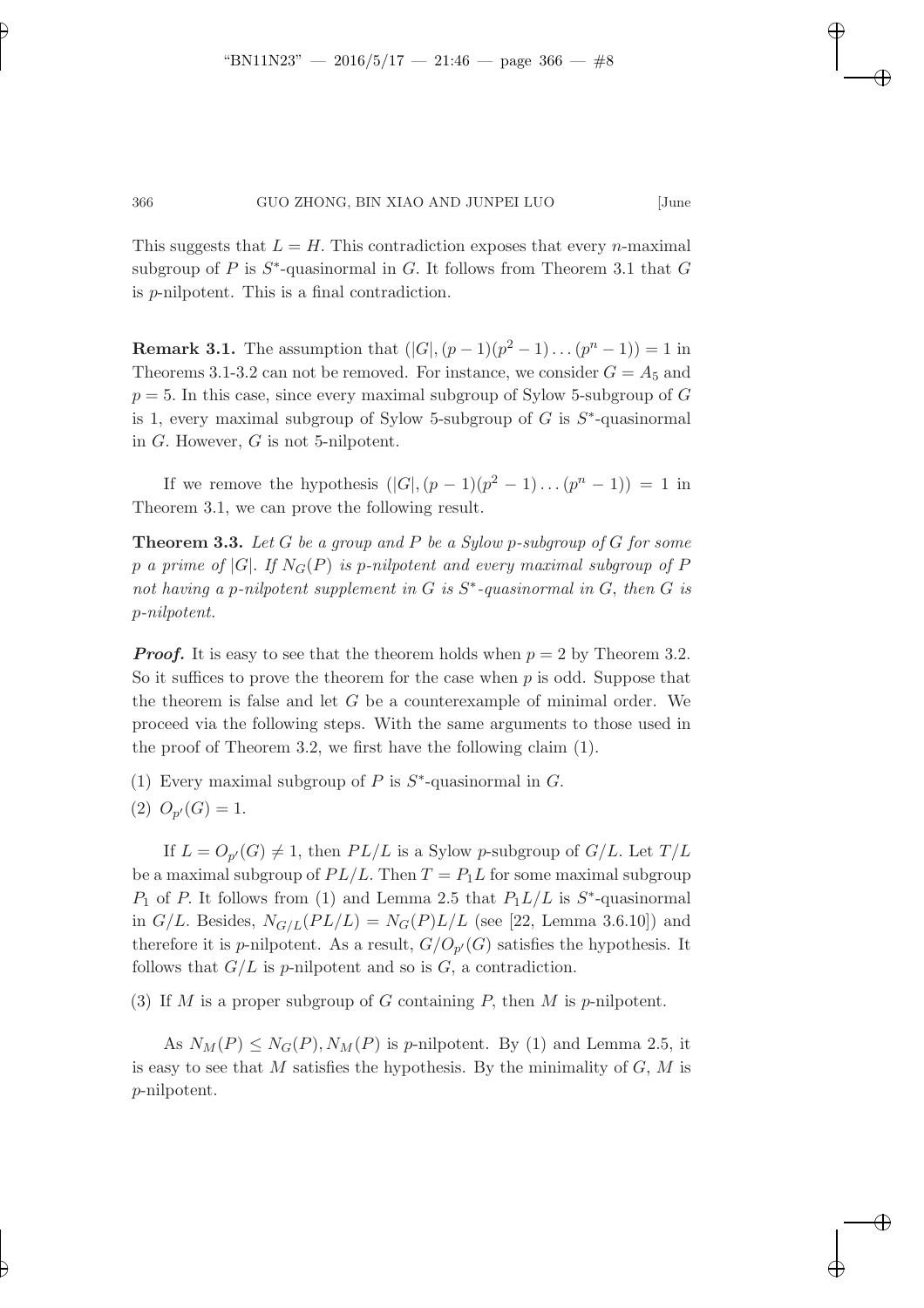"BN11N23" — 2016/5/17 — 21:46 — page 367 — #9

(4)  $G = PQ$  is soluble and  $1 \neq O_p(G) < P$ , where Q a Sylow q-subgroup of G with  $q \neq p$ .

Since G is not p-nilpotent, by a result of Thompson[20, Corollary], there exists a non-trivial characteristic subgroup T of P such that  $N<sub>G</sub>(T)$  is not p-nilpotent. Choose  $T$  such that the order of  $T$  is as large as possible. Since  $N_G(P)$  is p-nilpotent, we have  $N_G(K)$  is p-nilpotent for any characteristic subgroup K of P satisfying  $T < K \leq P$ . Now, T char  $P \triangleleft N_G(P)$ , which gives  $T \leq N_G(P)$ . So  $N_G(P) \leq N_G(T)$ . According to (3), we have that  $N_G(T) = G$  and  $T = O_p(G)$ . Now, applying the result of Thompson again, we have that  $G/O_p(G)$  is p-nilpotent and therefore G is p-solvable. Then for any  $q \in \pi(G)$  with  $q \neq p$ , there exists a Sylow q-subgroup of Q such that PQ is a subgroup of G by [9, Theorem 6.3.5]. If  $PQ < G$ , then PQ is p-nilpotent by (3), contrary to the choice of G. Therefore,  $PQ = G$ , as we wished.

(5) There is a unique minimal normal subgroup N in G such that  $G = NM$ , where M is a maximal subgroup of G, and  $N = O_p(G) = C_G(N)$ .

Let N be a minimal normal subgroup of G. It follows from  $(2)$  and  $(4)$ that N is an elementary abelian p-subgroup, and  $N \leq O_p(G) < P$ . We can see that  $G/N$  satisfies the hypothesis. The minimal choice of  $G$  yields that  $G/N$  is p-nilpotent. As a result, the uniqueness of N and  $N \nleq \Phi(G)$  are evident.

(6)  $|N| = p$ .

Clearly,  $P = NM_p$ , where  $M_p$  is a Sylow p-subgroup of M. Let  $M_p \leq P_1$ , where  $P_1$  is a maximal subgroup of P. If  $P_1 = 1$ , then  $|N| = |P| = p$ . We may assume that  $P_1 \neq 1$ . Evidently,  $N \nleq P_1$ . By(1), there is a normal subgroup K of G such that  $P_1K \leq G$  and  $P_1 \cap K \leq (P_1)_{seG}$ . Let U be a nontrivial S-quasinormally embedded subgroup of  $G$  contained in  $P_1$ , and then there is an S-quasinormal subgroup  $T$  of  $G$  such that  $U$  is a Sylow p-subgroup of  $T$ . It follows from (5) and  $N \nleq P_1$  that we get  $N \leq P_1K$  and  $K \neq 1$ . Therefore,  $N \leq K$ . If  $N \cap P_1 = 1$ , then  $|N| = p$  from  $P = NP_1$ . Assume  $N \cap P_1 \neq 1$ . If  $T_G \neq 1$ , then  $N \leq T_G \leq T$ , so  $N \leq U \leq P_1$ , a contradiction. If  $T_G = 1$ , then U is S-quasinormal in G by Lemma 2.2, so is  $(P_1)_{\text{scG}}$  from the arbitrariness of U and Lemma 2.1. As  $P_1 \cap K \leq (P_1)_{\text{seG}} \leq O_p(G) \cap P_1 = P_1 \cap N \leq P_1 \cap K$ ,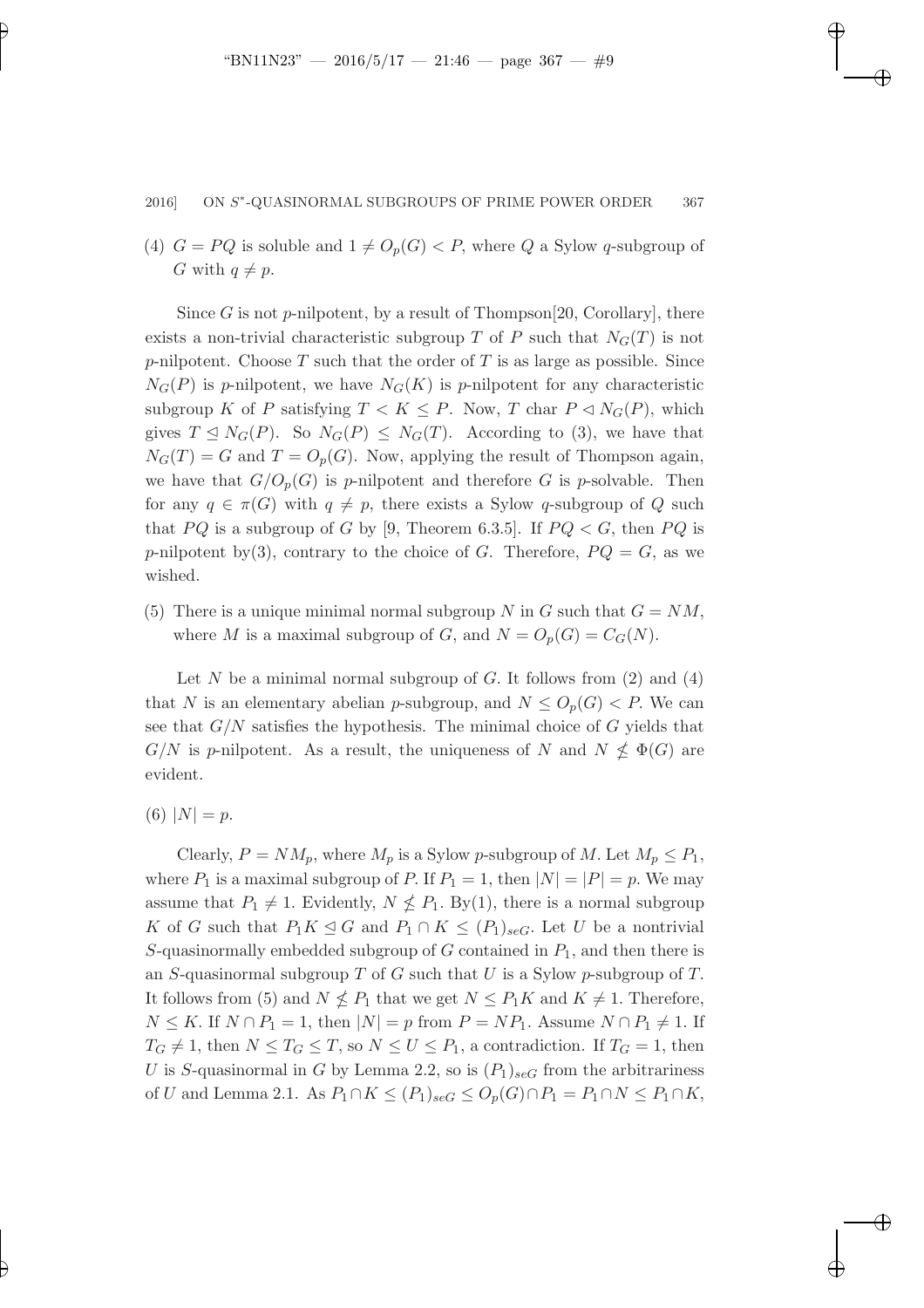1111 — 2016/5/17 — 21:46 — page 31:46 — page 31:46 — page 31:46 — page 31:46 — page 31:46 — page 31:46 — page 31:46 — page 31:46 — page 31:46 — page 31:46 — page 31:46 — page 31:46 — page 31:46 — page 31:46 — page 31:46 —

 $P_1 \cap K = P_1 \cap N$ . On the other side,  $O^p(G) \leq N_G((P_1)_{\text{seG}})$  by Lemma 2.3. Thus  $1 < P_1 \cap N = P_1 \cap K \leq (P_1)_{\text{seG}}^G = (P_1)_{\text{seG}}^{O^p(G)P} = (P_1)_{\text{seG}}^P \leq (P_1 \cap N)^P =$  $P_1 \cap N \leq N$ . By the minimal normality of  $N$ ,  $(P_1)_{\text{sc}G}^G = P_1 \cap N = N$ , which is a contradiction. Thus (6) happens.

(7) The final contradiction.

From (6),  $Aut(N)$  is a cyclic group of order  $p-1$ . If  $p < q$ , then NQ is p-nilpotent by [\[17](#page-10-0), 10.1.9] and (6). Therefore,  $Q \leq C_G(N) = O_p(G)$ , which is a contradiction. Consequently, we may assume that  $q < p$ . According to (5),  $M \cong G/N \cong N_G(N)/C_G(N)$  is isomorphic with some subgroup of  $Aut(N)$ . Thus Q is a cyclic group. It follows that G is q-nilpotent and so  $P \triangleleft G$ . Moreover,  $G = N_G(P)$  is p-nilpotent from the hypothesis. The proof is now completed.

## References

- 1. M. Asaad, On maximal subgroups of finite group, Comm. Algebra, 26 (1998), 3647- 3652.
- <span id="page-9-3"></span>2. M. Asaad and A. A. Heliel, On S-quasinormal embedded subgroups of finite groups, J. Pure Appl. Algebra, 165 (2001), 129-135.
- 3. M. Asaad, A. A. Heliel and M. Ezzat Mohamed, Finite group with some subgroups of prime order S-quasinormally embedded, Comm. Algebra, 32 (2004), 2019-2027.
- <span id="page-9-1"></span>4. A. Ballester-Bolinches and M. C. Pedraza-Aguilera, Sufficient conditions for supersolubility of finite groups,  $J.$  Pure Appl. Algebra,  $127$  (1998), 113-118.
- <span id="page-9-0"></span>5. W. E.Deskins, On quasinormal subgroups of finite groups, Mathematische Zeitschrift, 82 (1963), 125-132.
- <span id="page-9-5"></span>6. K. Doerk and T. Hawkes, Finite solvable Groups, Walter de Gruyter, Berlin-New York, 1992.
- <span id="page-9-4"></span>7. W. Guo, A. N. Skiba and N. Yang, SE-supplemented subgroups of finite groups, Rend. Sem. Mat. Univ. Padova, 129 (2013), 245-263.
- <span id="page-9-6"></span>8. X. Guo and K. Shum, On c-normal maximal and minimal subgroups of Sylow psubgroups of finite groups, Arch. Math. 80 (2003), 561-569.
- 9. D. Gorenstein, Finite Groups, Harper and Row Publishers, New York, 2000.
- <span id="page-9-2"></span>10. P. Hall, A characteristic property of soluble groups, Proc. Lond. Math. Soc., 12 (1937), 188-200.
- 11. B. Huppert, Endliche Gruppen I, Springer, Berlin, 1967.